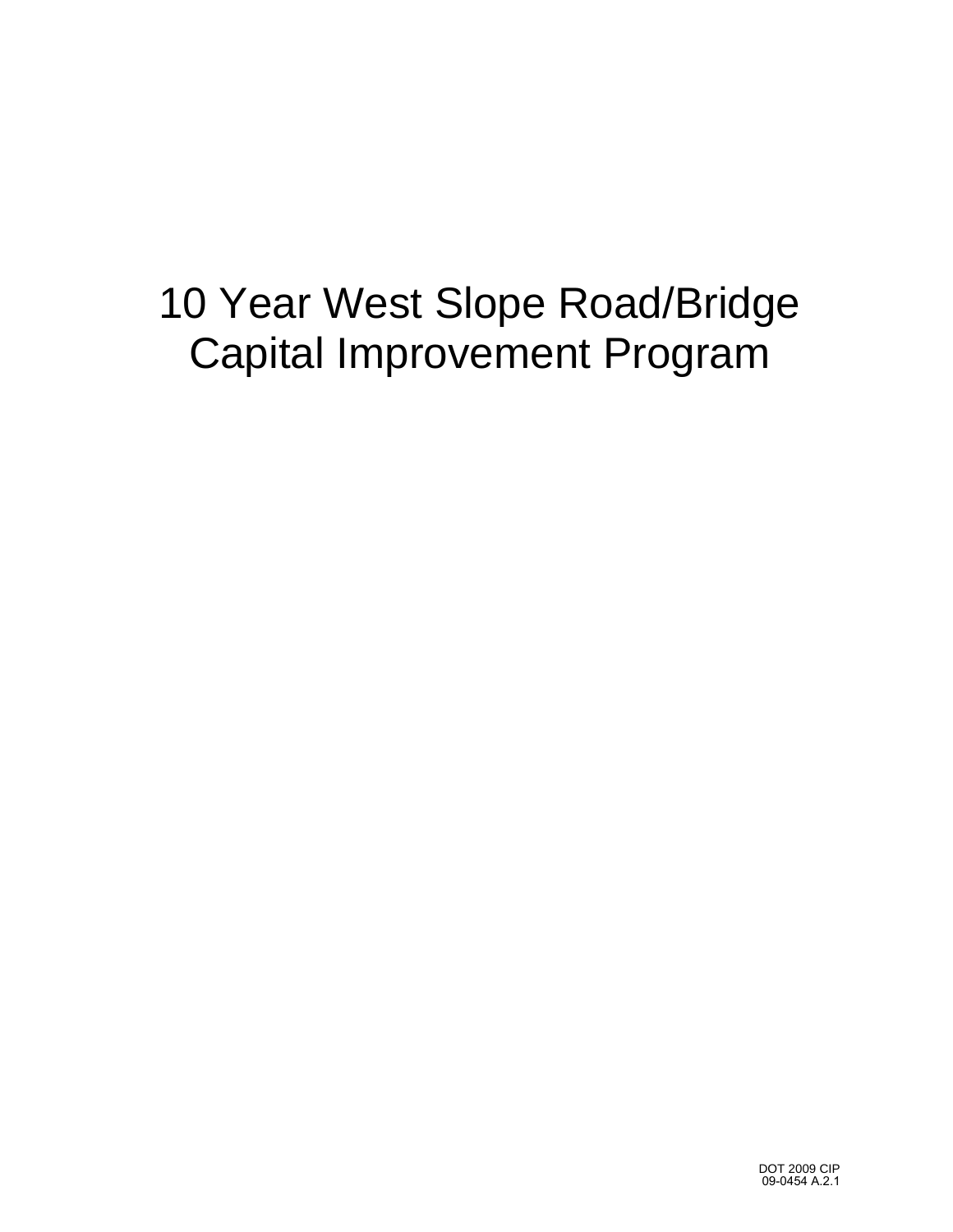## 10 Year West Slope Road/Bridge Capital Improvement Program

As compared to the 2007 and 2008 CIPs, the 2009 CIP uses a significantly reduced forecast for housing starts for the next few years. Housing permits generate TIM Fees for DOT. Because TIM Fees generate almost 70% of the total funding for the 10 year CIP program, the reduced forecast for housing starts results in a significant reduction in revenue for the next several years. On January 13, 2009, the Board directed DOT to use a 10 year housing permit forecast of 13,000 permits. On January 15, 2009, the TIM Fee Working Group helped DOT develop an annual forecast for the 10 year period based on the 13,000 total permits:

| Source of Forecast        | 07/08 | 08/09 | 09/10 | 10/11 | 11/12 | 12/13 | 13/18  | <b>Total</b> |
|---------------------------|-------|-------|-------|-------|-------|-------|--------|--------------|
| 12007 CIP                 | 950   | 1200  | 1300  | 1300  |       |       |        |              |
| 2008 CIP (2/11/08)        | 600   | 600   | 600   | 600   | 600   |       |        |              |
| 2008 CIP (9/15/08)        |       | 300   | 400   | 450   | 500   | 600   |        |              |
| 1/13/09 Board Meeting     |       |       |       |       |       |       |        | 13,000       |
| TFWG Direction on 1/15/09 |       | 200   | 200   | 300   | 740   | 1180  | 10.380 | 13,000       |

#### **Project Prioritization**

 DOT uses several criteria to prioritize road improvement projects including: safety, capacity, traffic circulation patterns, level of service (LOS) requirements, economic development needs, available funding, etc.

#### **Economic Development**

During the March 2<sup>nd</sup> workshop, the Board requested more information on how DOT's proposed CIP projects would enhance economic development and thus, asked DOT to work with the CAO's Office to identify "economic development" areas of high importance in the County and to include a summary of how DOT projects fit within these areas. The County's Economic Development Coordinator, helped DOT identify the key economic development areas which are depicted in Section 2A. on "10 Year" and "20 Year" versions of DOT's "CIP Project Map with Economic Development Overlay". Many of DOT's planned projects fall within the key areas identified.

The 10 year CIP includes all projects that have any funding (from any source) between County fiscal years 2008/2009 through 2017/2018. Note that not all projects in the 10 year CIP will be completed within this 10 year period. Some projects are being made "shelf-ready" so that if additional funding can be secured earlier than is currently forecast (e.g., through developer advances, federal/state grants, etc.), they can be advanced sooner. Projects supporting key economic development areas are shown in Section 2A. in a table (following the maps); the projects in this table are those that DOT believes directly support the County's goal of economic development. (In other words, there are some projects located in the economic development areas which are not in this table.)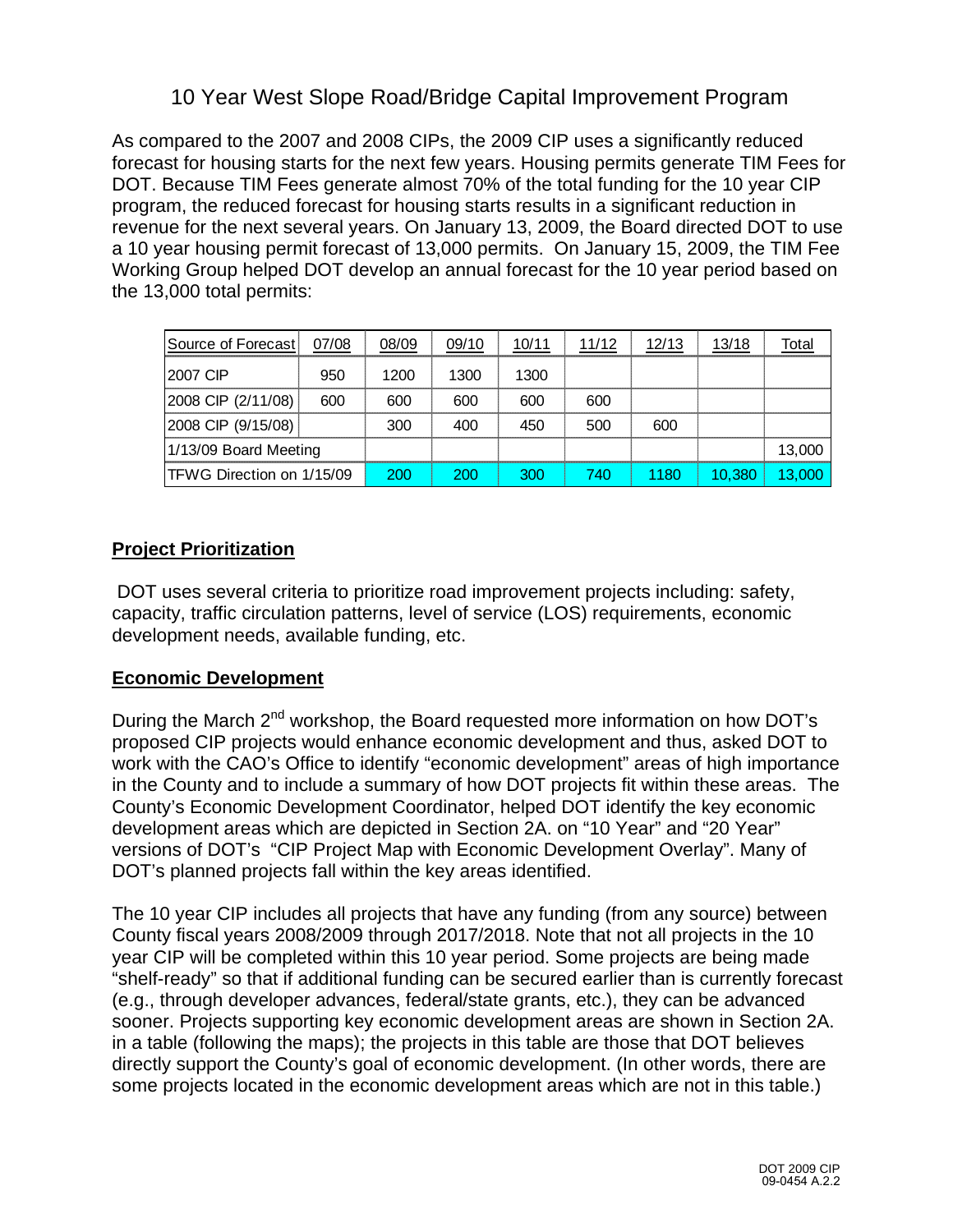This table provides a guide as to which projects could be advanced more quickly, from an economic development perspective, if additional funds became available.

### **10 Year CIP**

DOT's total expenditures for the 10 year CIP period are approximately \$550M which includes funding from all sources (e.g., TIM Fees, Federal/State grants, Developer funded projects, Casino, etc.).



Sections 2B. through 2G., provide the following information on the CIP:

2B. "Area maps" depict groups of projects in key areas of the County, mainly around the major Highway 50 interchanges. The drawings are intended to show the local area each project will improve, and the timing and phasing associated with a group projects.

2C. "Individual Project Summaries" are provided for the 10 Year CIP; these are grouped by project type and provide detailed descriptions, timing, cost, and revenue information.

2D. A list summarizing the projects that will be built beyond fiscal year 2017/18 is included to provide a complete picture of the program.

2E. A summary table of projects in the 10 Year CIP, as well as those beyond 2017/18, depicts the current planned timing for planned projects that will support the County's key economic development areas. (Red dots indicate those projects being constructed in the